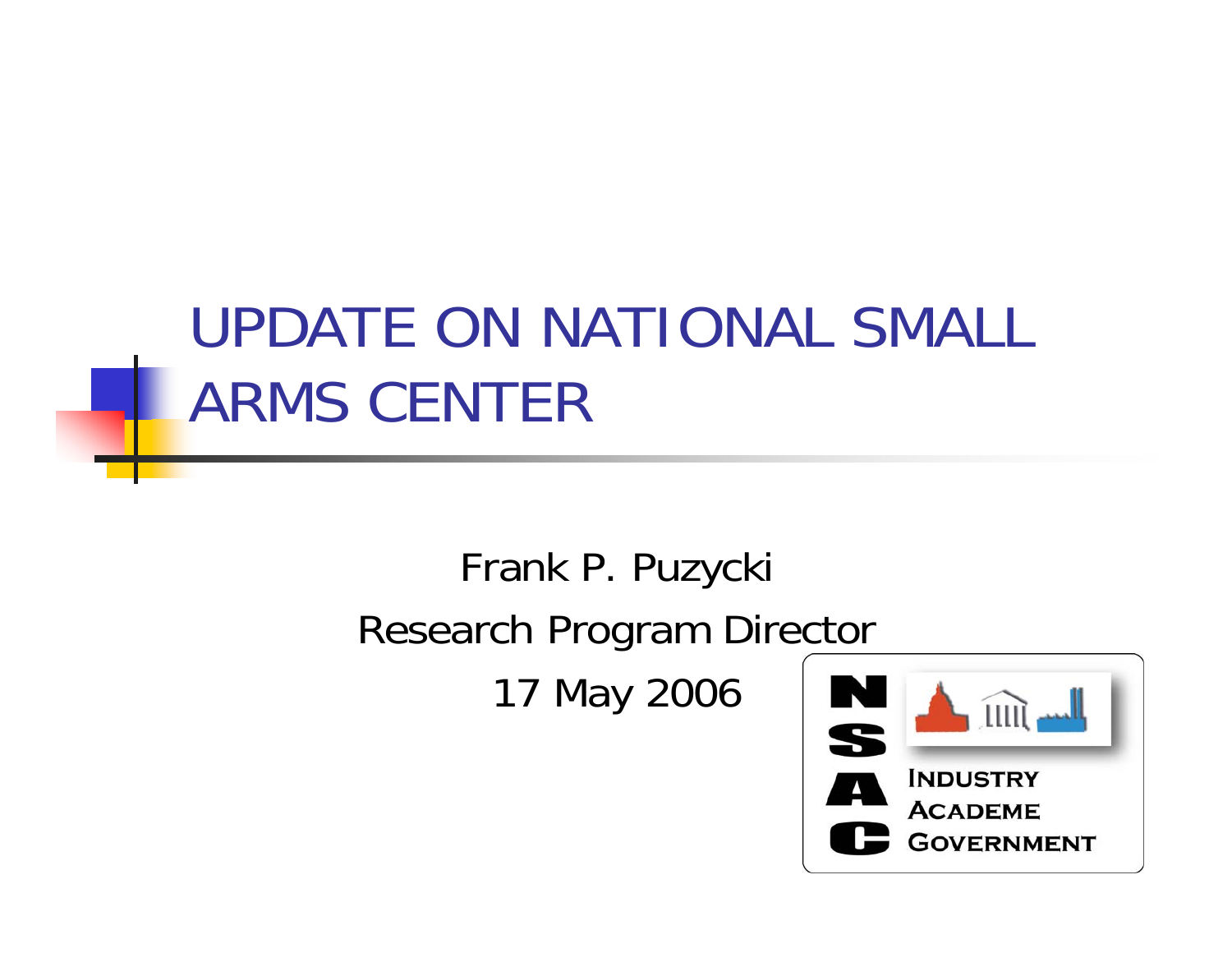# AGENDA

- Intent
- **Progress** 
	- **Requirements**
	- Awards
	- **-** Membership
	- **Communication**
- **<u>Relies</u>** 
	- **International Structure**
	- $\blacksquare$  Funding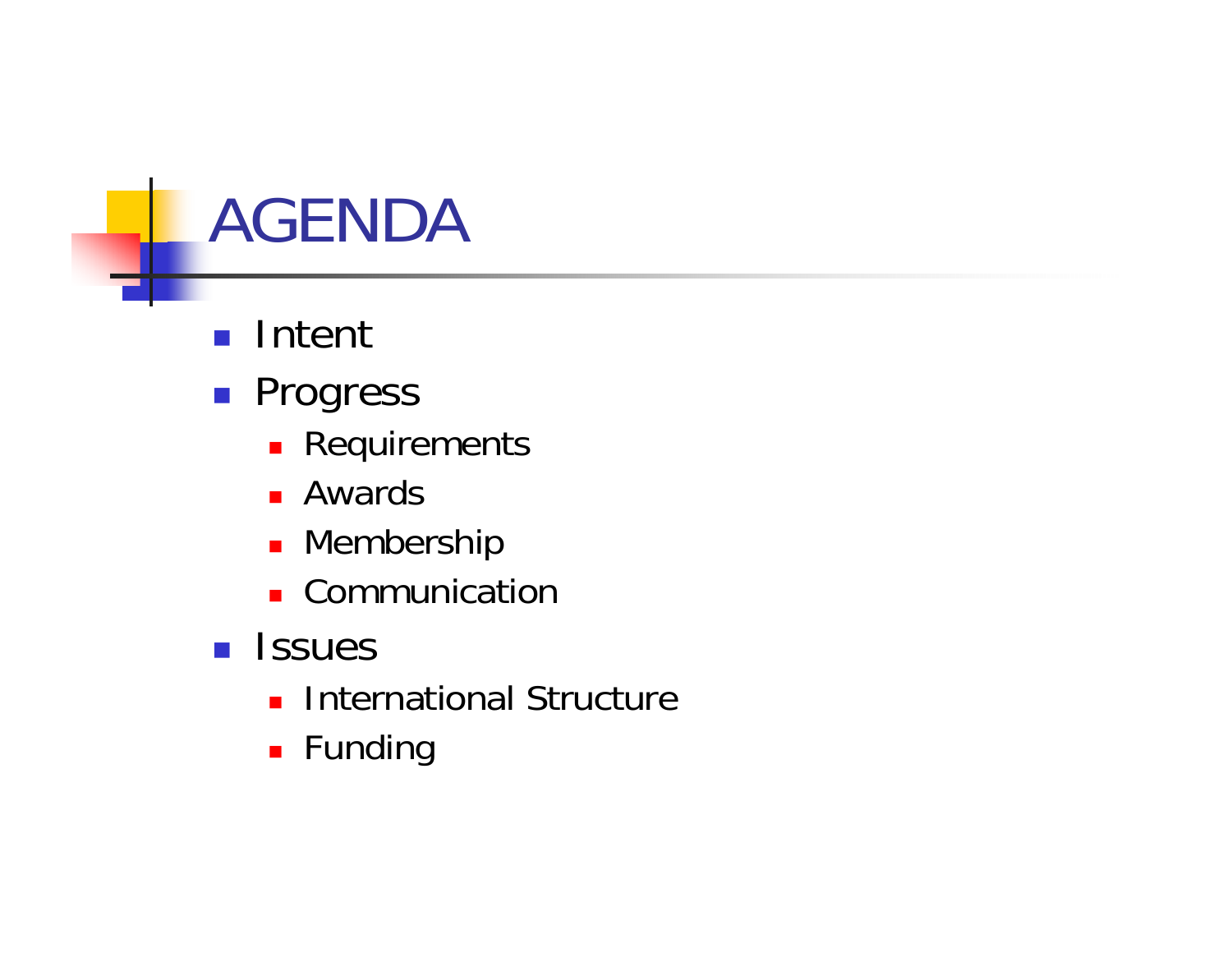# NSAC/NSATC - INTENT

- A Virtual Center Headquartered at US Army ARDEC
- $\overline{\phantom{a}}$ A Consortium of Industry/Academia/National Labs (NSATC) operating under:
	- -A Consortium Member Agreement (CMA) and
	- -An Other Transactions Agreement (OTA)
- **Agenda Driven by the Joint Service Small Arms** Master Plan

- Built Upon the Transformation Strategies of the **Services** 

- Supported by Joint Small Arms Capability Based Analysis

**Principally to Give More Visibility to the Need for** Greater Resources for Small Arms Technology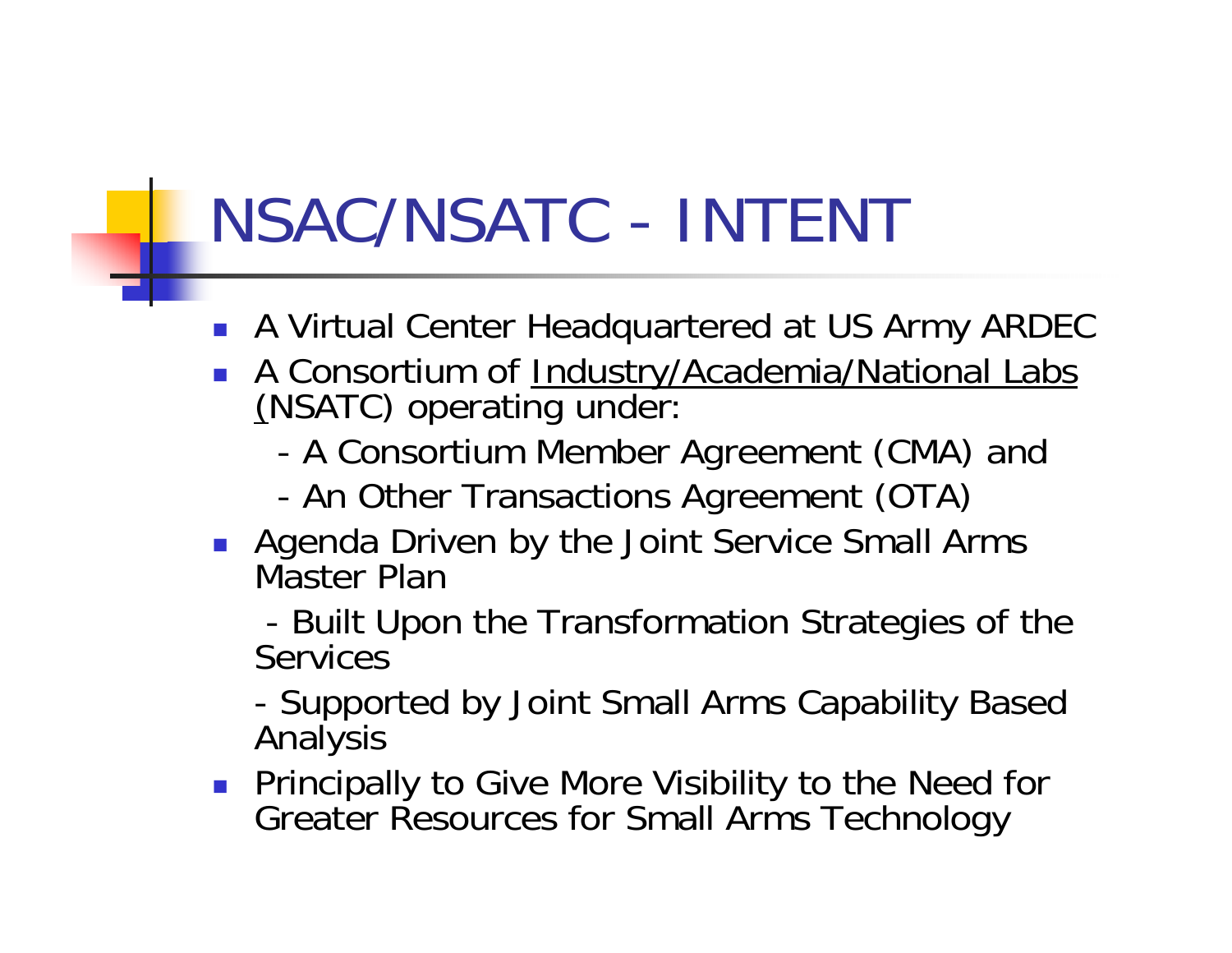# Conceptual Basis

- •NSATC is a Self Governed Organization
- • Organized Under the Aegis of the National Cooperative Research and Production Act (NCRPA) of 1993 as Amended
- • Has Limited Civil Anti-trust Liabilities if Registered with the Federal Trade Commission and Department of Justice
- •NSATC Registered on 4/7/04
- • OTA For Prototyping – Authorized by Section 845 of the 1994 National Defense Appropriations Bill, as Amended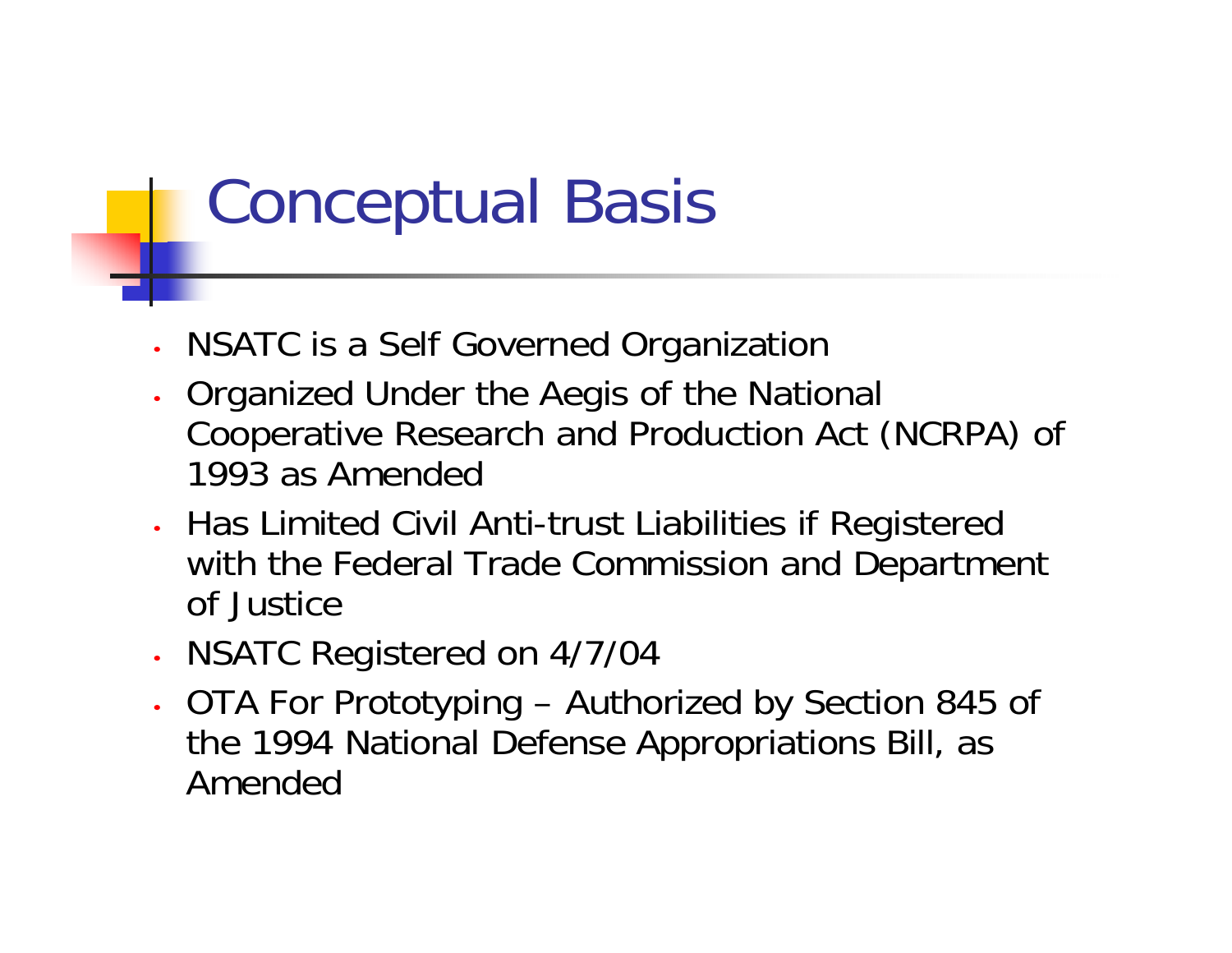# How It Differs

- • Other Transaction Agreement (OTA) Driven Process
	- Requires USG to Stipulate Desired **End Results**
	- Allows Consortium Members to Propose the How's, When's and Cost's
	- More Open Negotiations
	- More Innovative Solutions
	- Non-traditional Industries/Academe Influences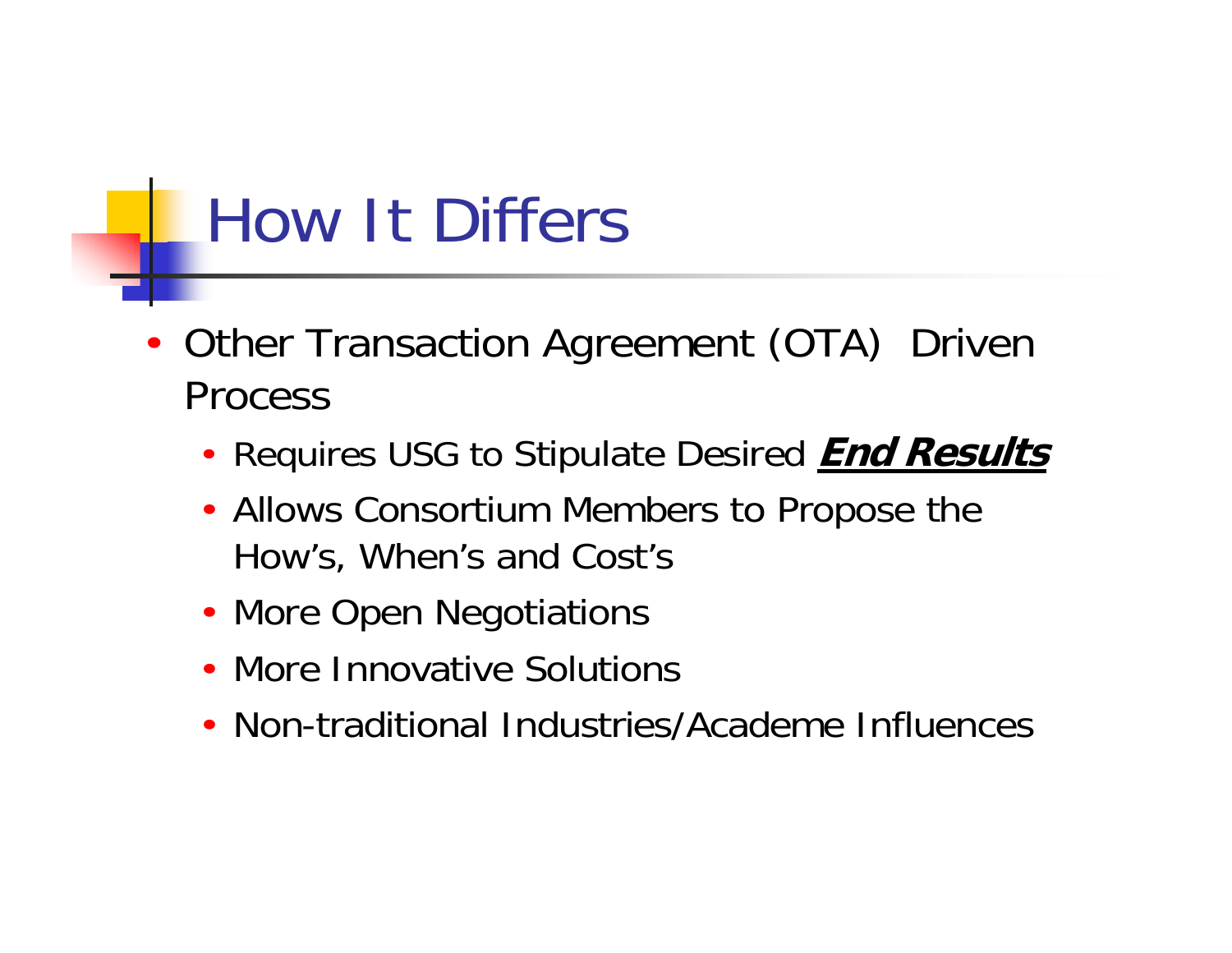# What It Is!

- •**Industry/Academia**
- **Centric**
- **Innovation**
- **Center**

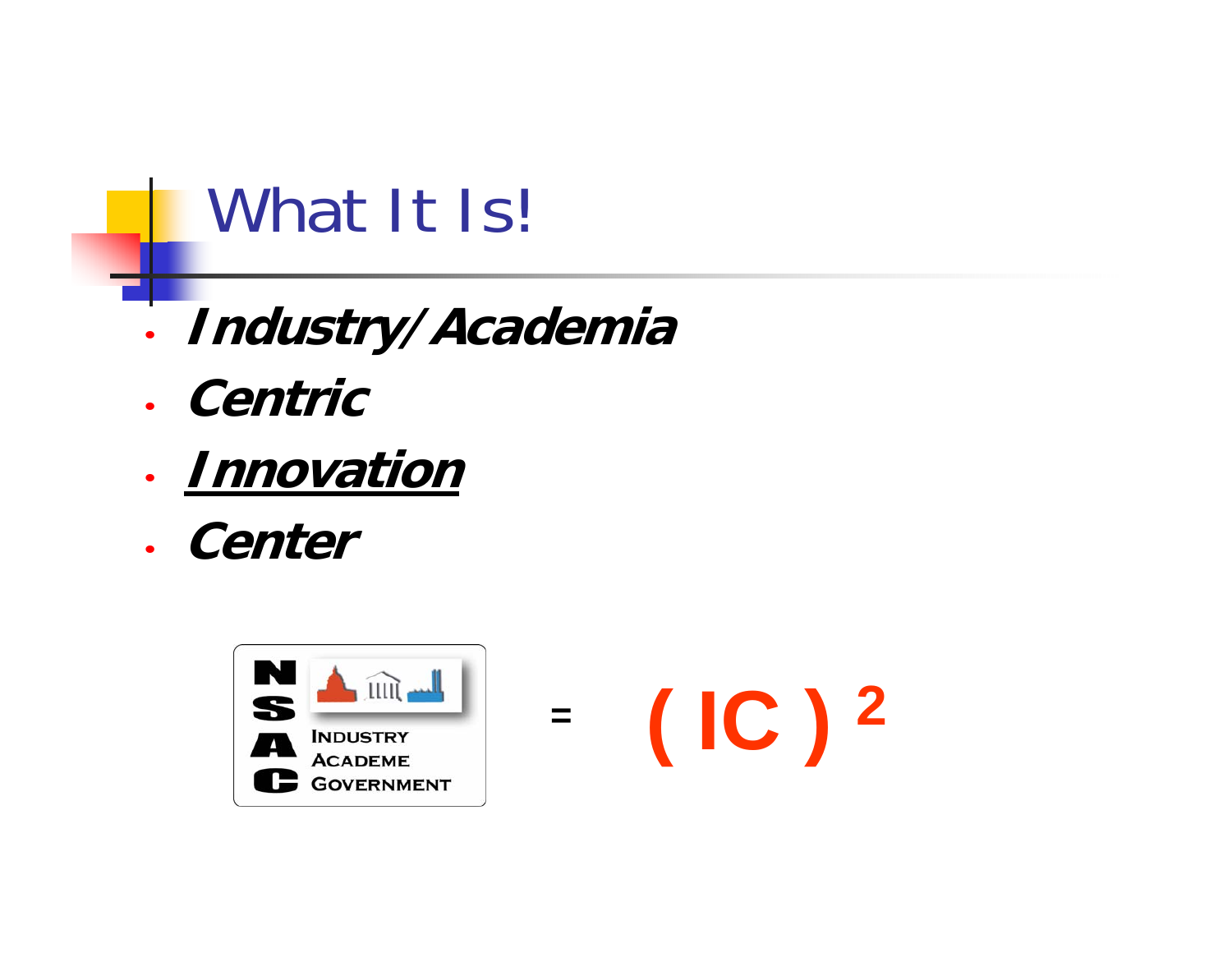# REQUIREMENTS

- **First white paper cycle completed in August** 2005
- Impacted Joint Small Arms Capability Analysis
- **Aided in redefining nine affinity groupings**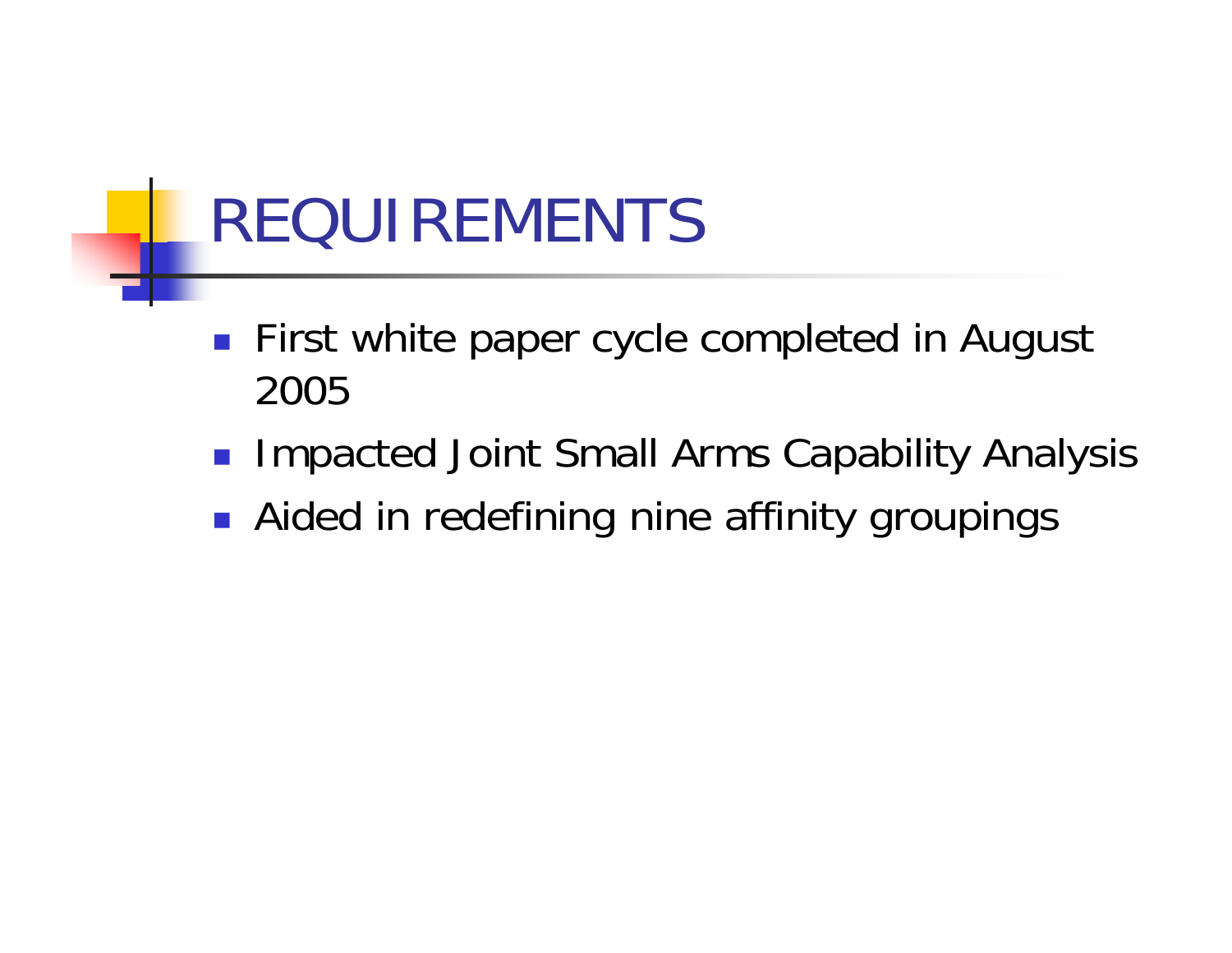# THRUST AREAS

#### **Affinity Groupings**



**Smart Munitions** 



**Technical Fire** Control



**Materials & Processes** 

Modeling & Analysis



**New Concepts<br>and Applications** 

Warheads & **Energetics** 



AAA

Lethality & **Utility** 

**Tactical Fire Control** 



**Weapons Mechanisms**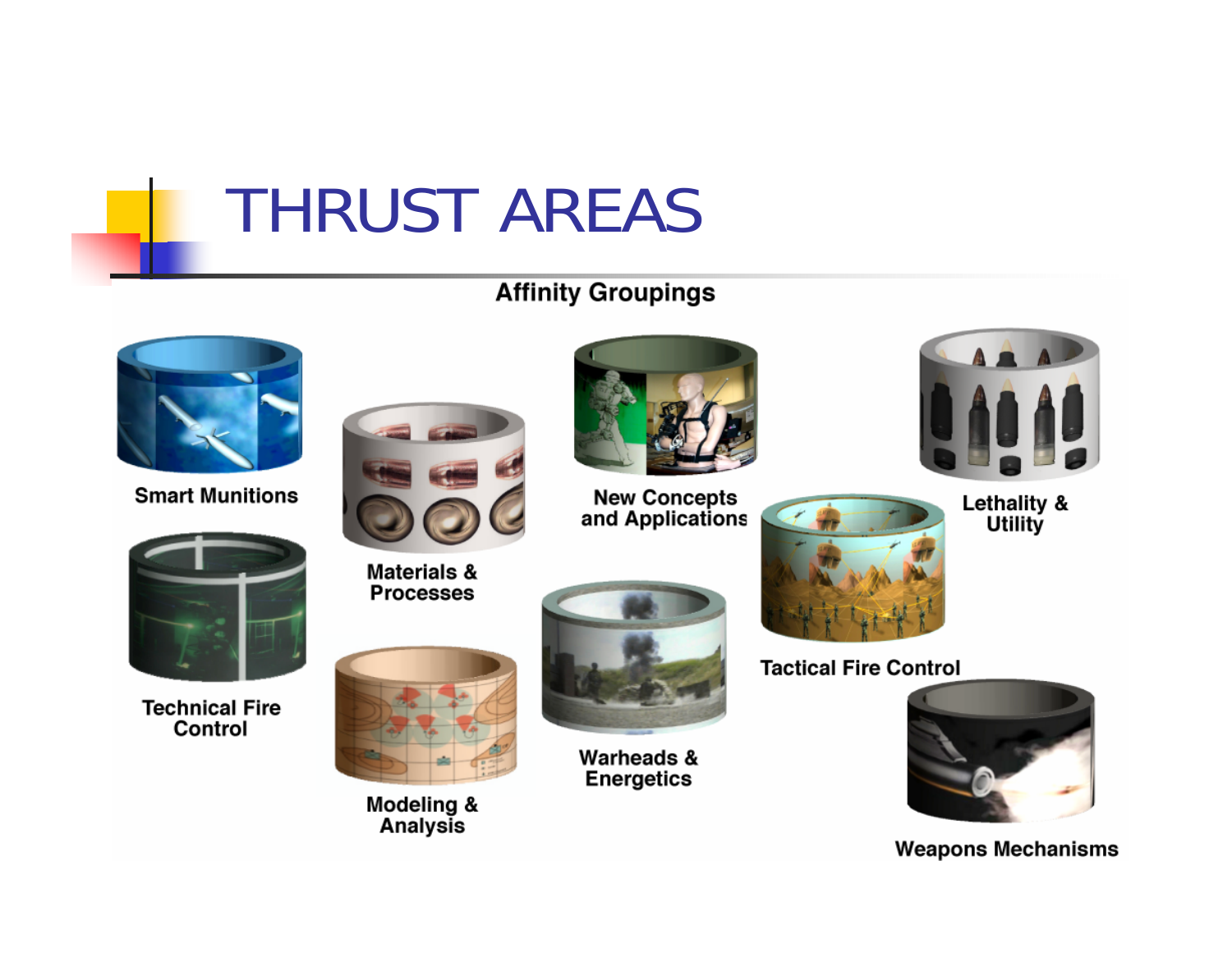# REQUIREMENTS

- **Request for Business Development Proposal** Initiative Launched
	- Twenty-six proposals received and evaluated by a multi-service/agency team
	- × Defined 10 new avenues of investigation under the JSACA
	- **Referred to Business Development Committee for** Marketing
	- **NSAC** marketing to in-house PM organizations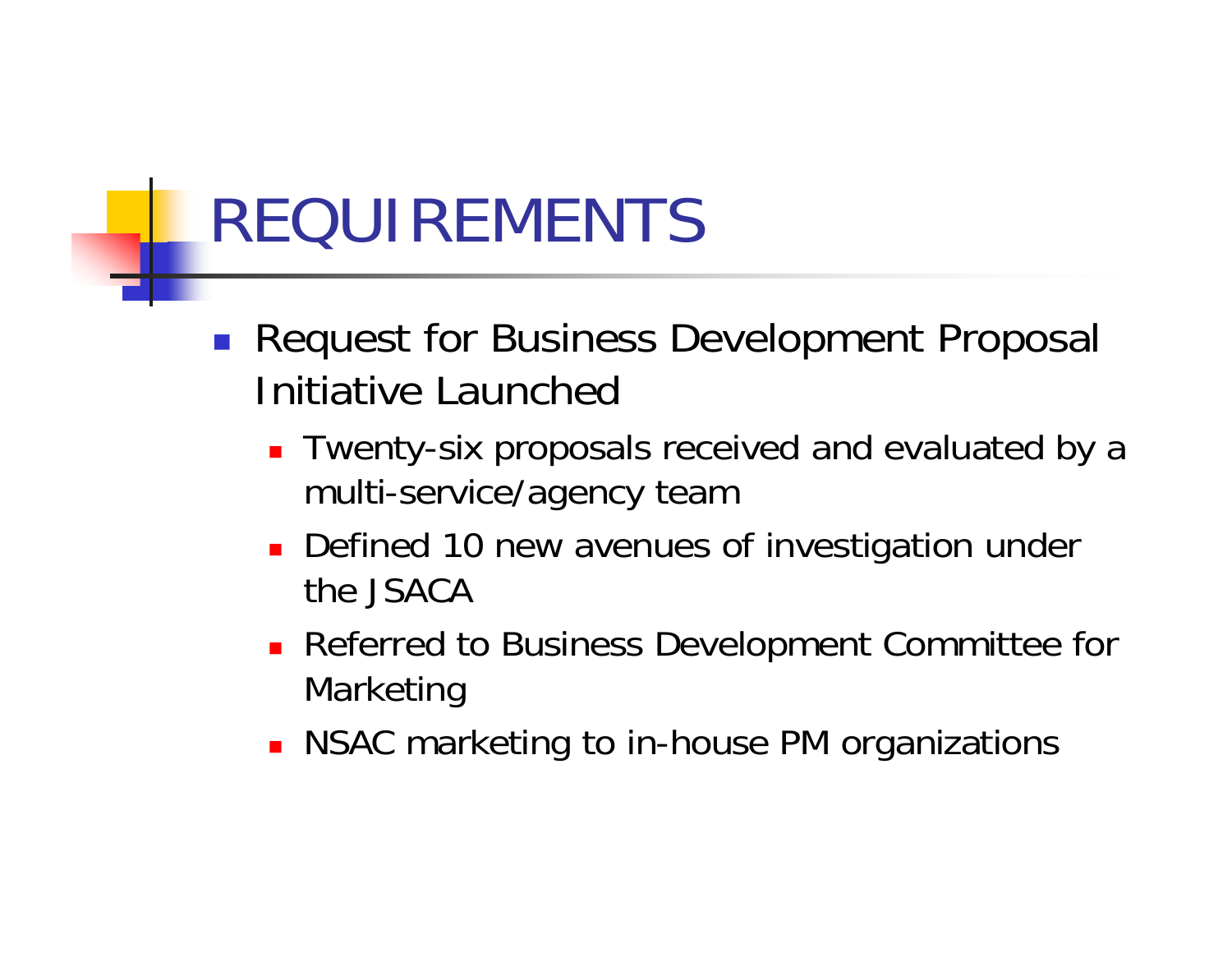### Awards

- Seven Awards in FY05 Totaling \$3.3M
- Seven Awards in Process for FY06
- **Potential for a minimum of 3 additional** awards this fiscal year
- **Loss of Charter Grants-Officer**
- **Negotiations phase remains the wild card of** this OTA based process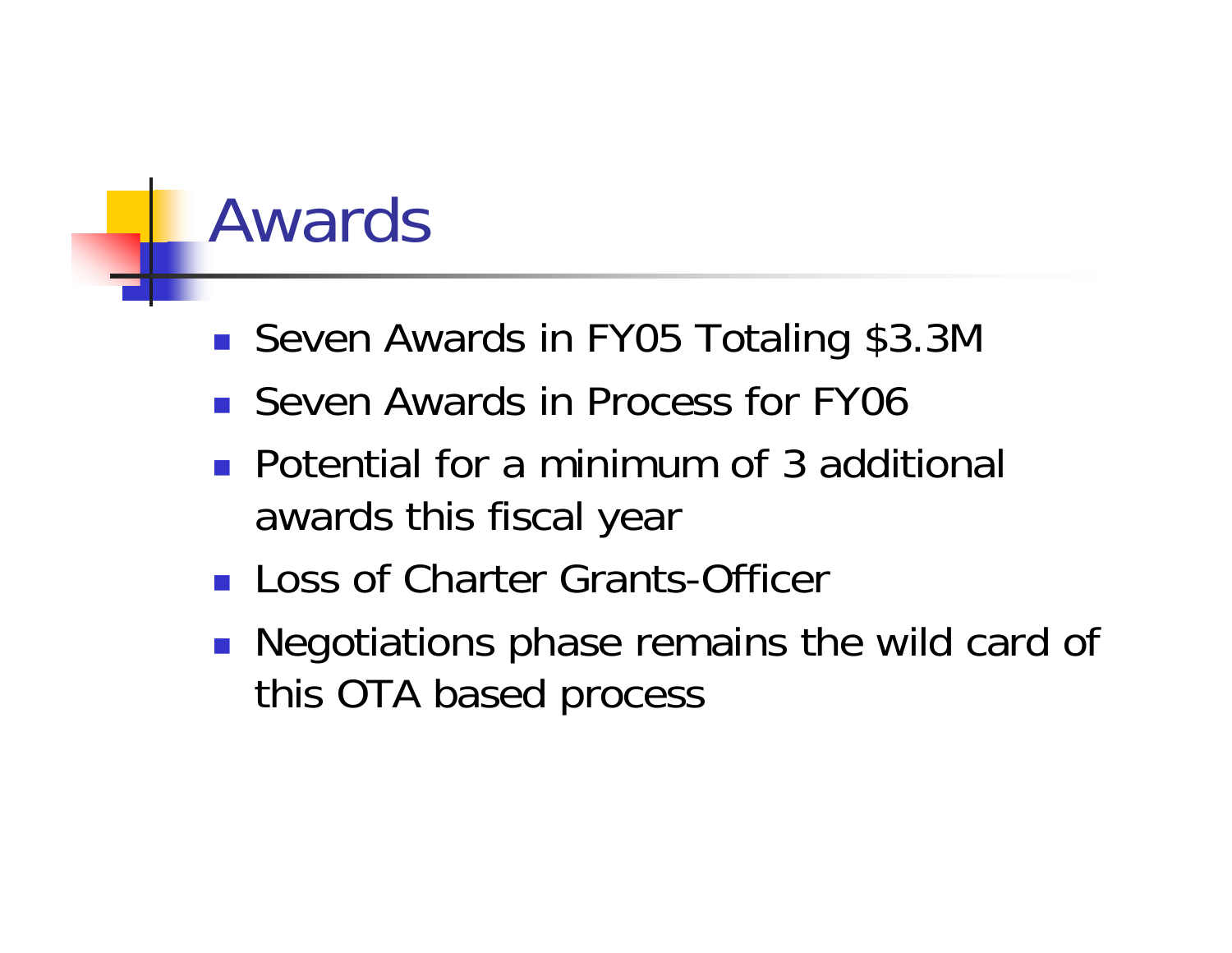### FY 05/06 AWARDS

| Lighter and Smaller Crew Served Weapons           | <b>Barrett Firearms</b>             | \$766,350 |
|---------------------------------------------------|-------------------------------------|-----------|
| Recoil Mitigation & Energy Conversion             | Cape Aerospace                      | \$261,000 |
| 5.56mm Polymer Cartridge Case Development         | Mississippi Polymer<br>Technologies | \$250,000 |
| 5.56mm Polymer Cartridge Case Development         | Polytech Ammunition Co              | \$750,016 |
| 40mm Low Recoil Weapon System                     | <b>FN Herstal</b>                   | \$443,000 |
| 25mm Lightweight Composite Barrell<br>Development | MER Corp                            | \$130,000 |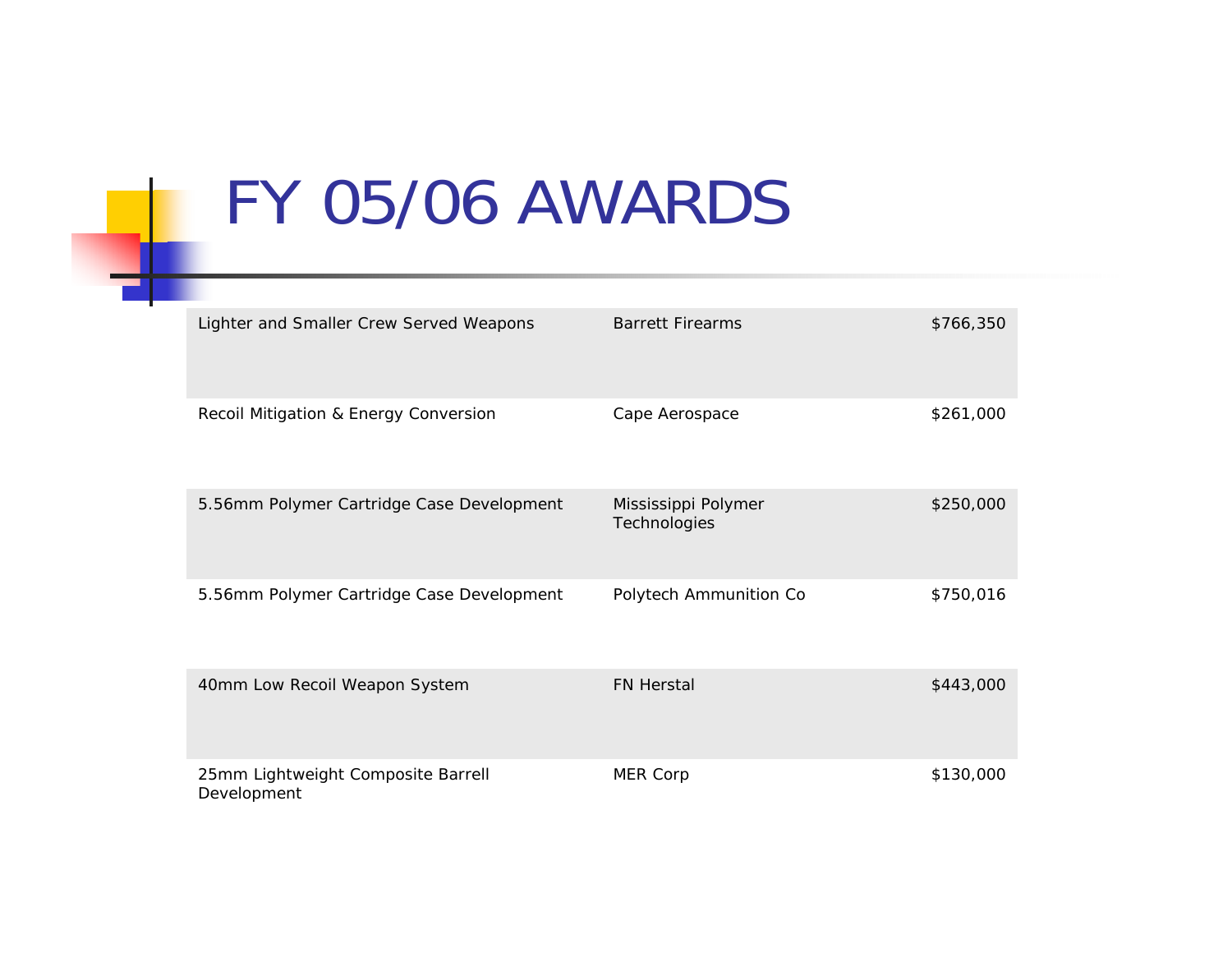# FY 05/06 AWARDS

| Lubeless Weapon Coatings Development                    | Integran Corp                           | \$235,000 |
|---------------------------------------------------------|-----------------------------------------|-----------|
| Lubeless Weapon Coatings Development                    | <b>ATFI</b>                             | \$235,000 |
| Lightweight 7.62mm Ammunition Study                     | Fleximation                             | \$71,488  |
| Thinwall Cartridge Case for 7.62mm Ammunition<br>Effort | <b>SNC TEC</b>                          | \$784,794 |
| Lightweight 7.62mm Ammunition Study                     | <b>Frontier Performance</b><br>Polymers | \$87,154  |
| Lightweight 7.62mm Ammunition Study                     | Mississippi Polymer<br>Technologies     | \$79,958  |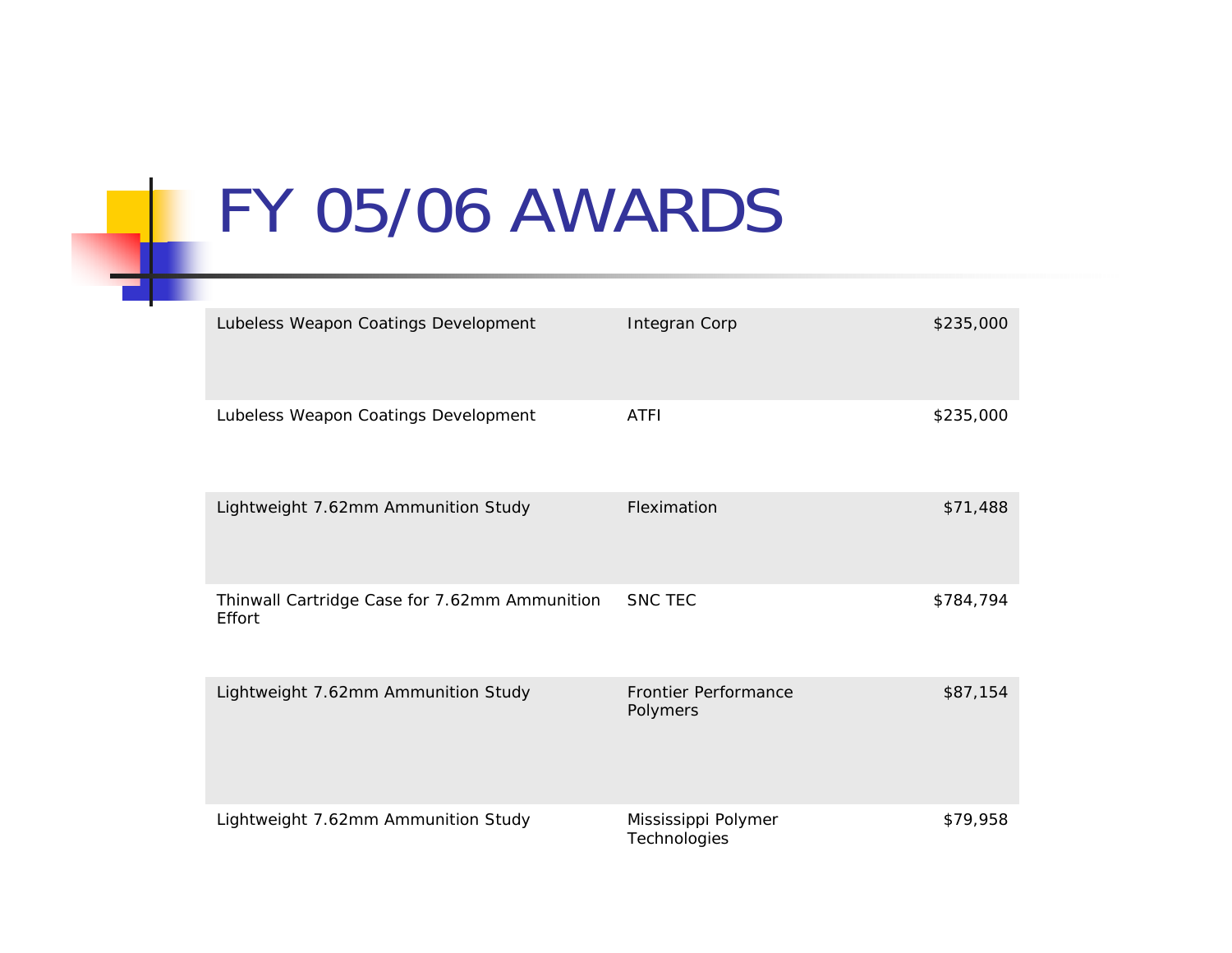#### Membership

- **FY05 Membership (9 months) increased from** 27 to 52 members
- FY06 Membership increased by 10 to date
- University-outreach program
	- **Local based schools**
	- **Targets of opportunity**
	- Extended Reach
	- "Walk-ups"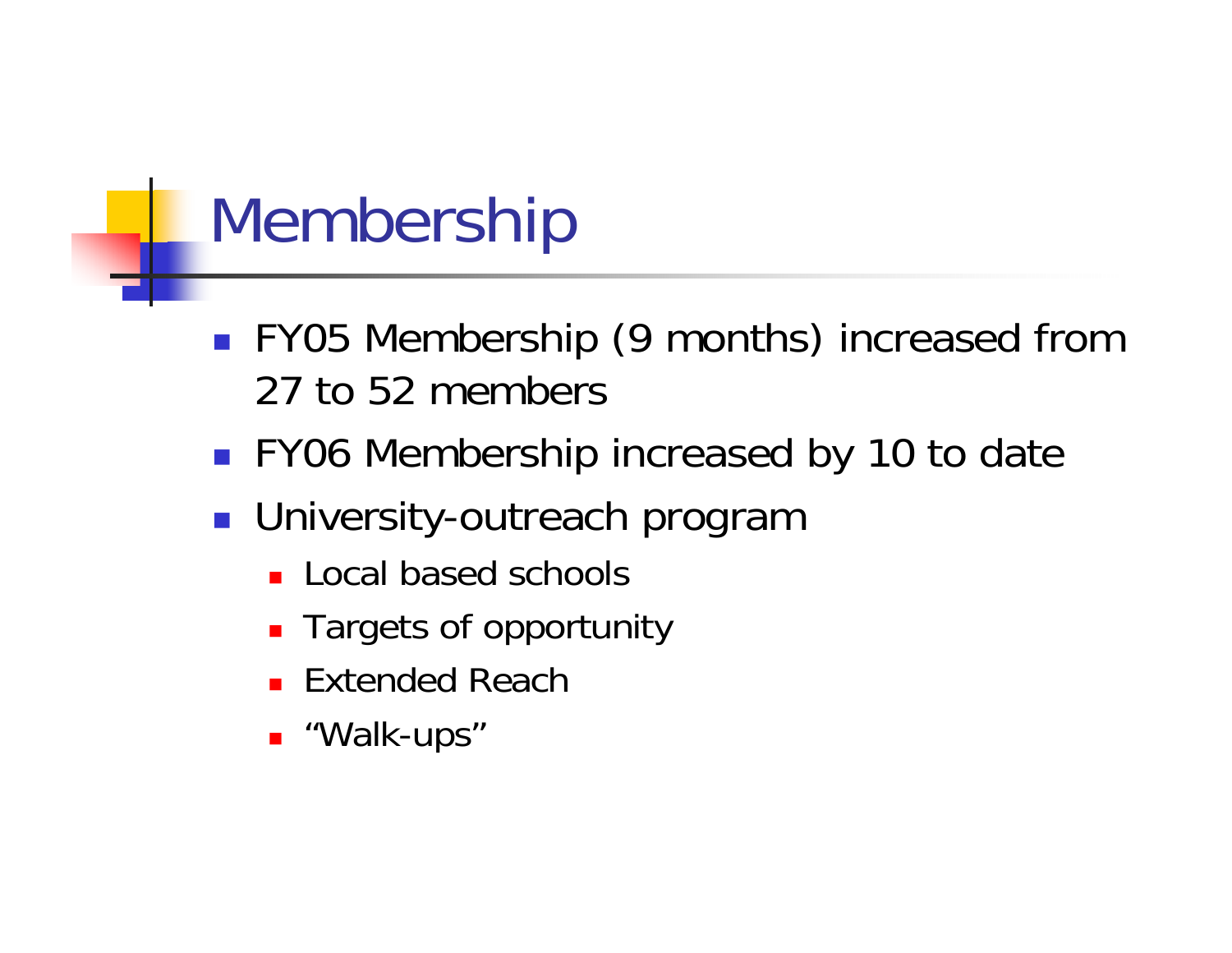# Membership Demographics

- • Weapons Systems Developers/Producers
- •Ammunition & Energetics Producers
- •Materials and Coatings Specialists
- •Research Institutes & Universities
- •Manufacturing Specialists
- •Engineering Services Firms
- •Electro-optical specialists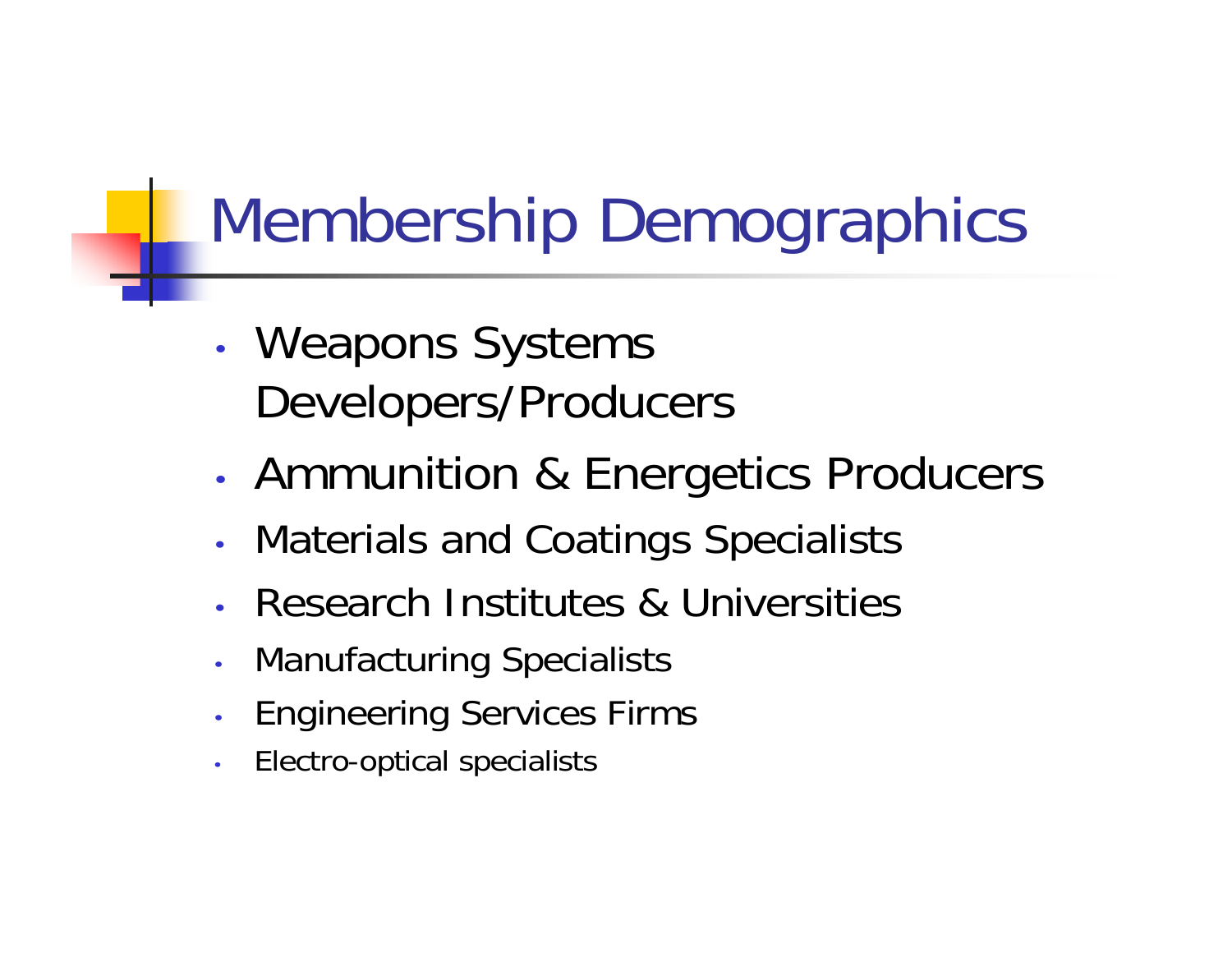# Membership Process

- $\mathbb{R}^n$ **• Applications available on-line at NSAC** website
	- **Application**
	- Consortium Member Agreement
	- **Background Information**
- Contact Executive Director or Research Program Director directly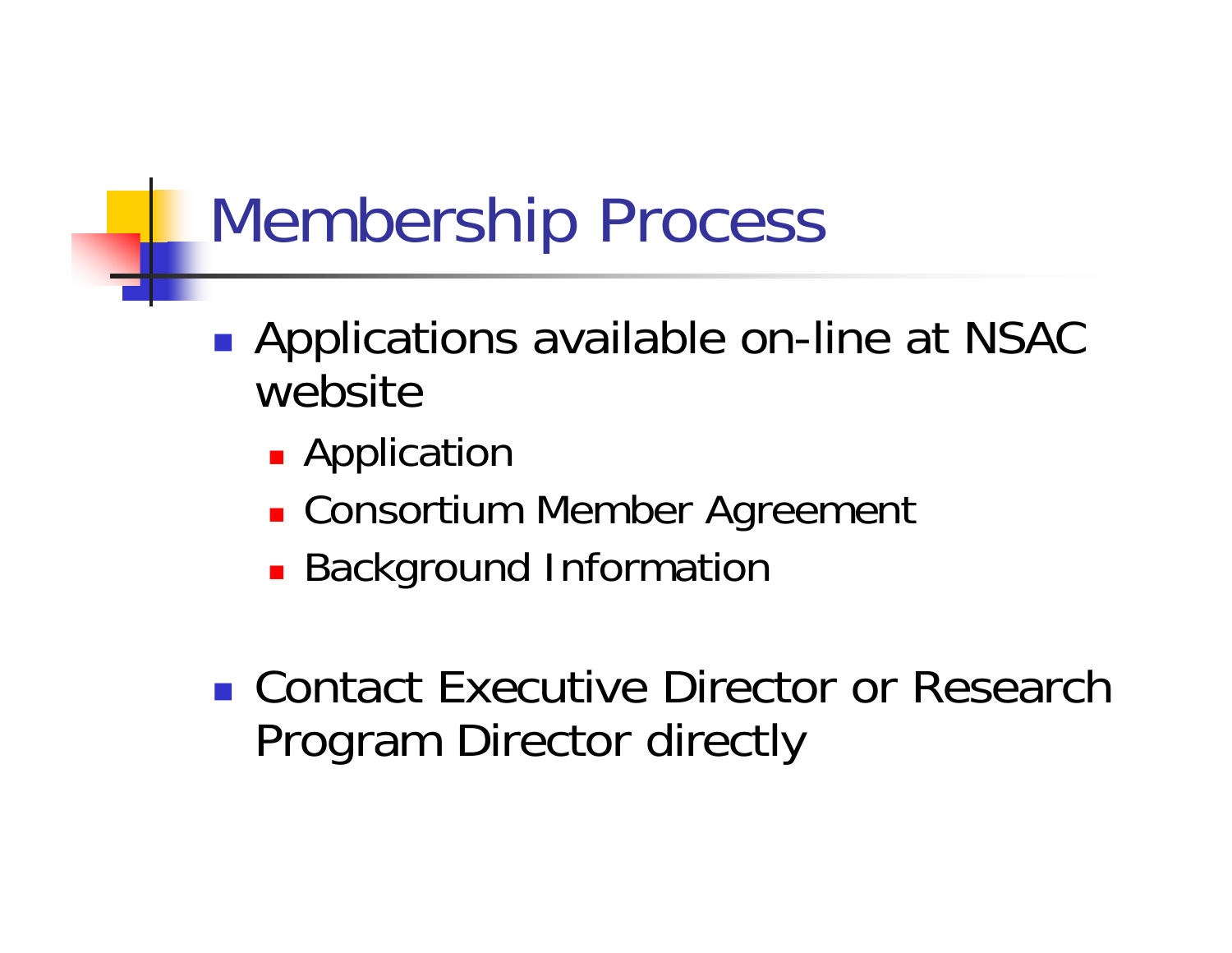#### Points Of Contact

#### **Frank P. Puzycki (Research Program Dir)**

- Ø 973-724-6081
- <u>■ frank.puzycki@us.army.mil</u>
- <u>a sa Ba</u> Barbara Byrnes (Executive Director- NSATC)
	- *703-212-8030*
	- bjbeme@aol.com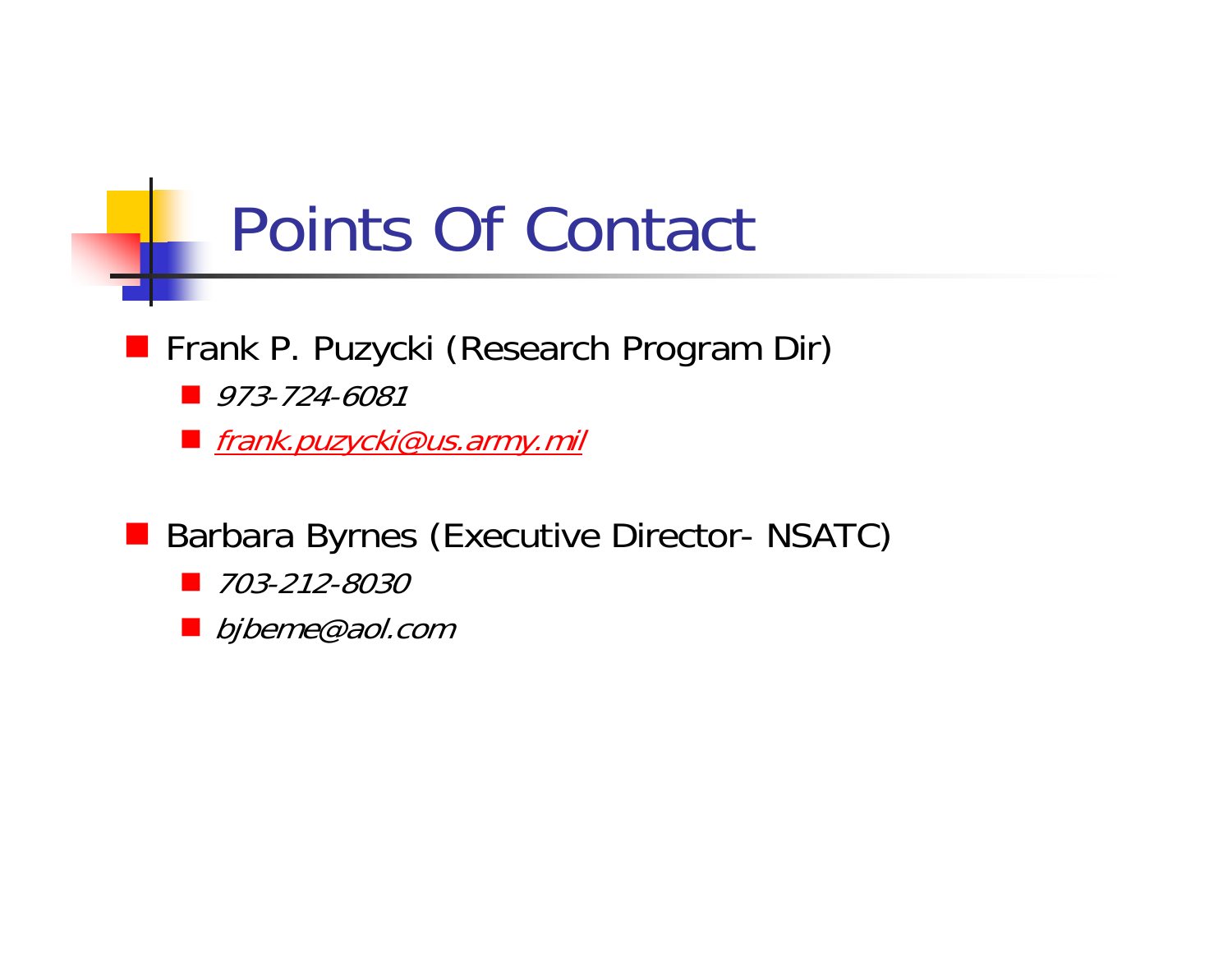# Communications

- **Still in teething pain stage**
- **Nebpage has proven to be a major plus** 
	- "How To" articles
	- **JSACA Developments**
	- USMC IAR Advanced Draft of SOO
- Webpage to be augmented by Collaboration Software Suite
	- **Present Issues to Membership**
	- **Brainstorm in the Virtual Environment**
	- **Unexpected uses**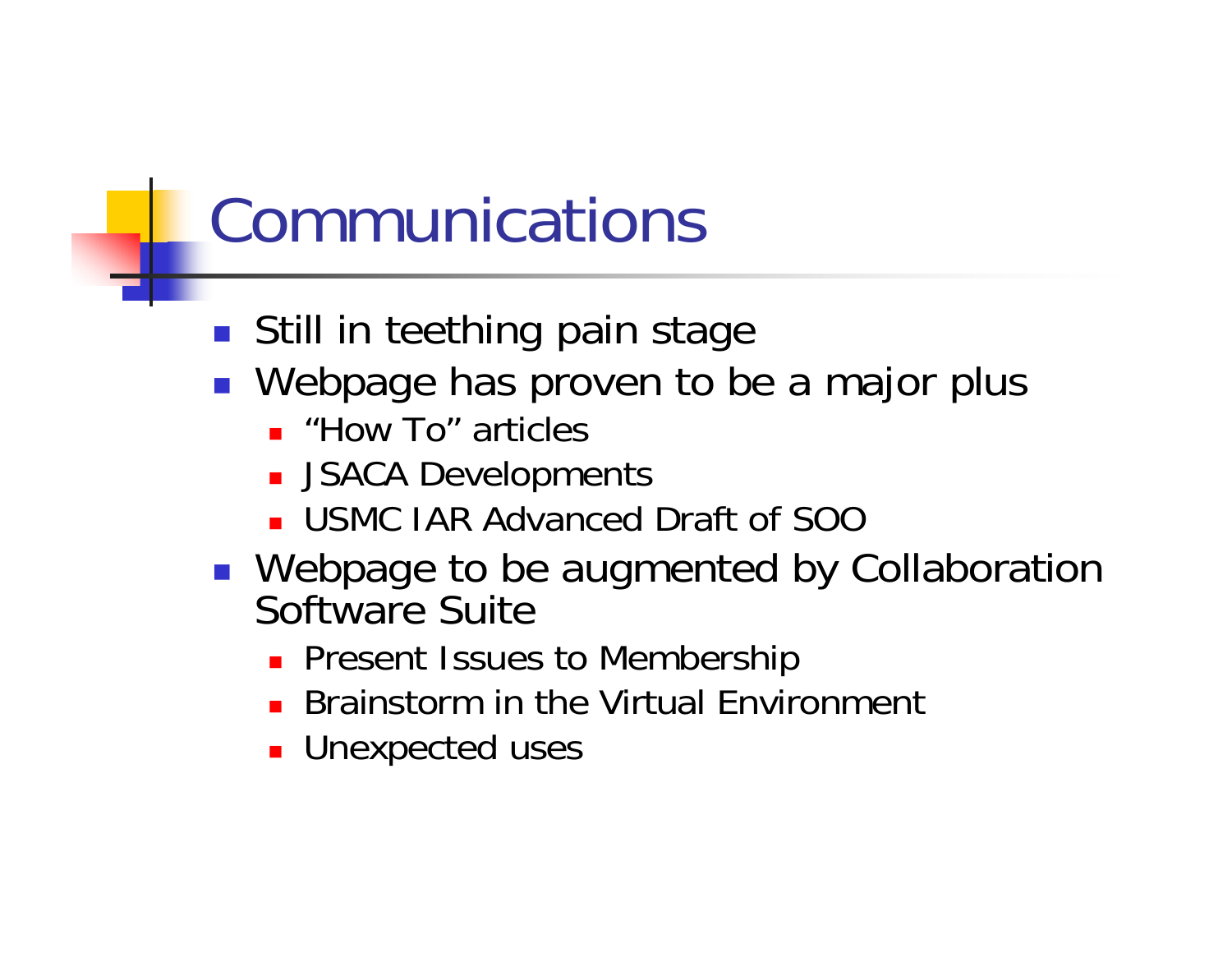

### National Small Arms Center **Website**





**http://www.pica.army.mil/nsac/**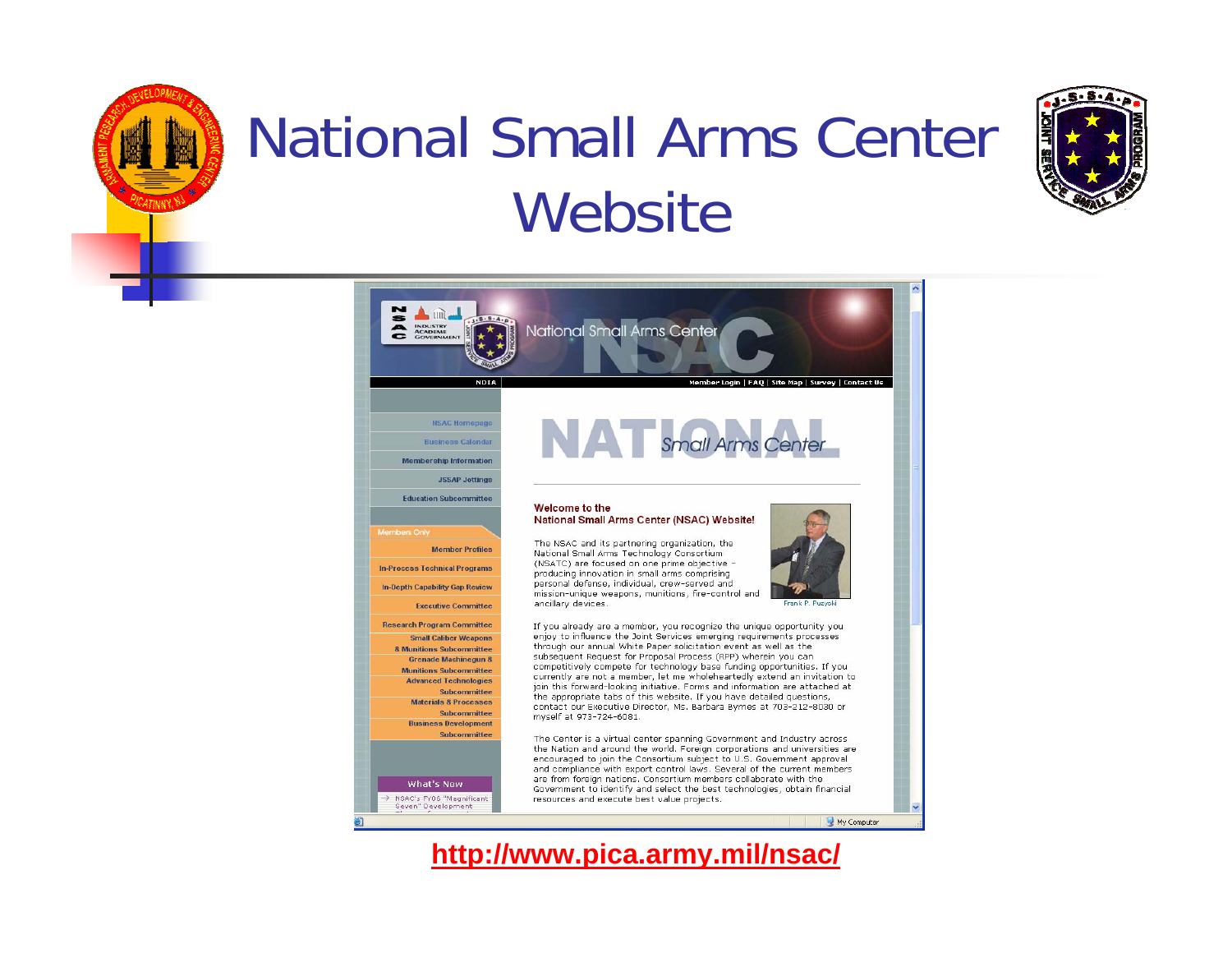# ISSUES

#### **ITARS**

- **EXTERN Created difficulties on extant contracts**
- Will impede information sharing possibilities in the future
- Seeking some form of Omnibus Relief from State Department or other innovative approaches toward a "One size fits all" alternative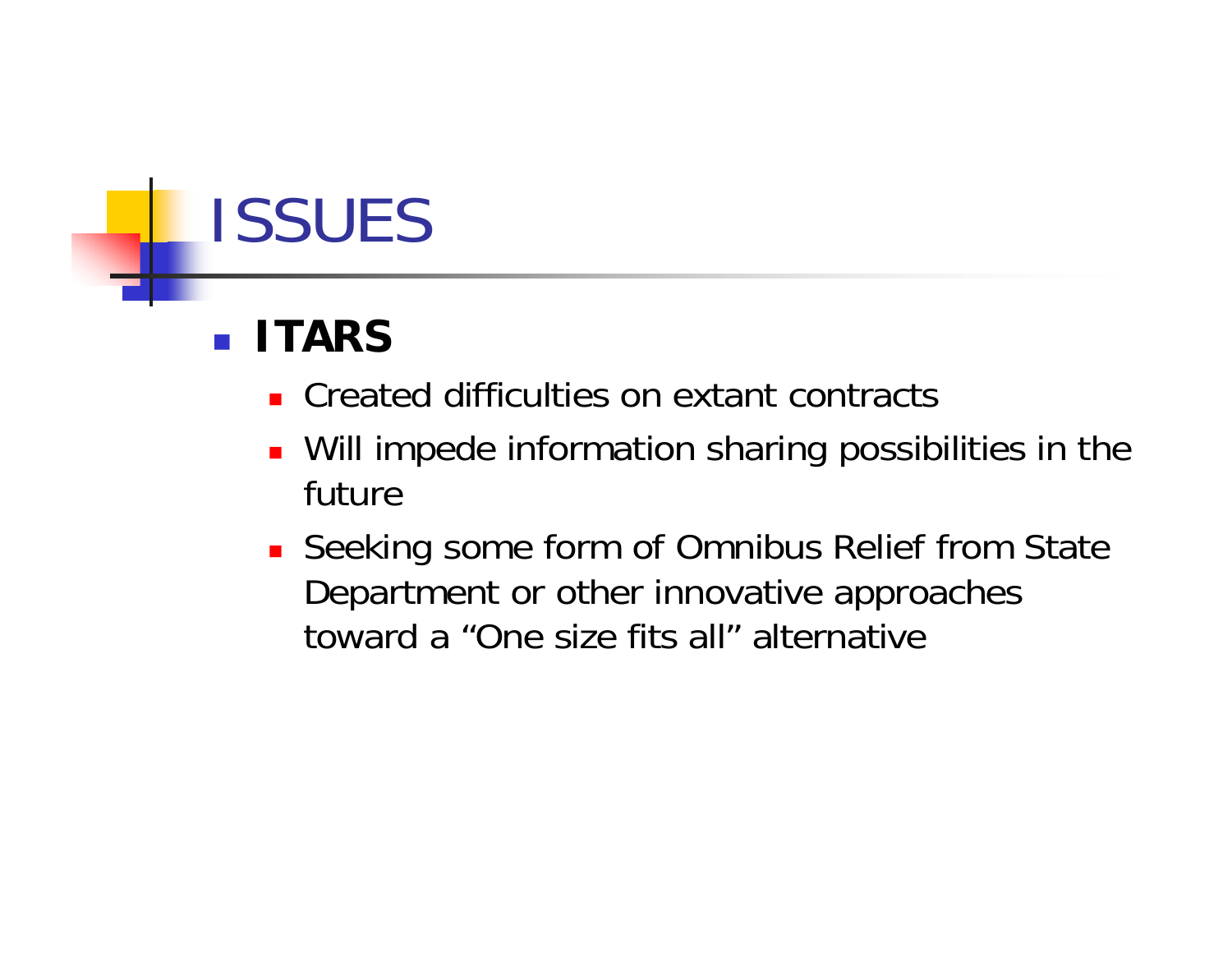# ISSUES

#### **Funding**

- **Our reputation creates OPM** opportunities
- **JSSAP making headway in expending** Tech Base Steady State Funding Increases
- Marketing RBDP proposals within and external to ARDEC to augment smallarms unique research
- **We are gaining traction and developing** the compelling story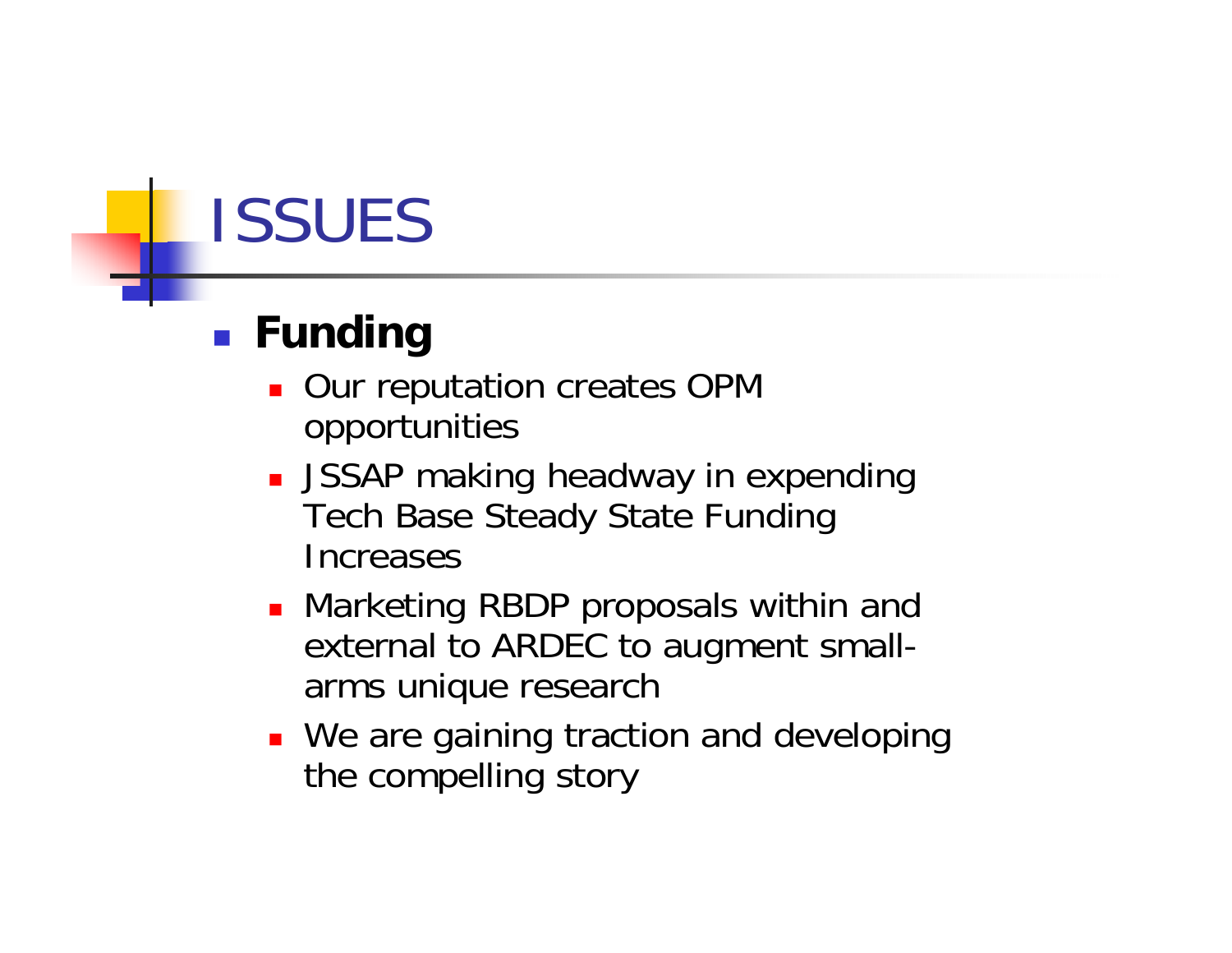# **SUMMARY**

- $\overline{\phantom{a}}$  Active programs in lubeless weapon technology, lightweight cartridge cases and recoil mitigation in progress
- New start effort USMC IAR Program
- **Nembership continues to expand**
- **Funding augmentation being** aggressively pursued